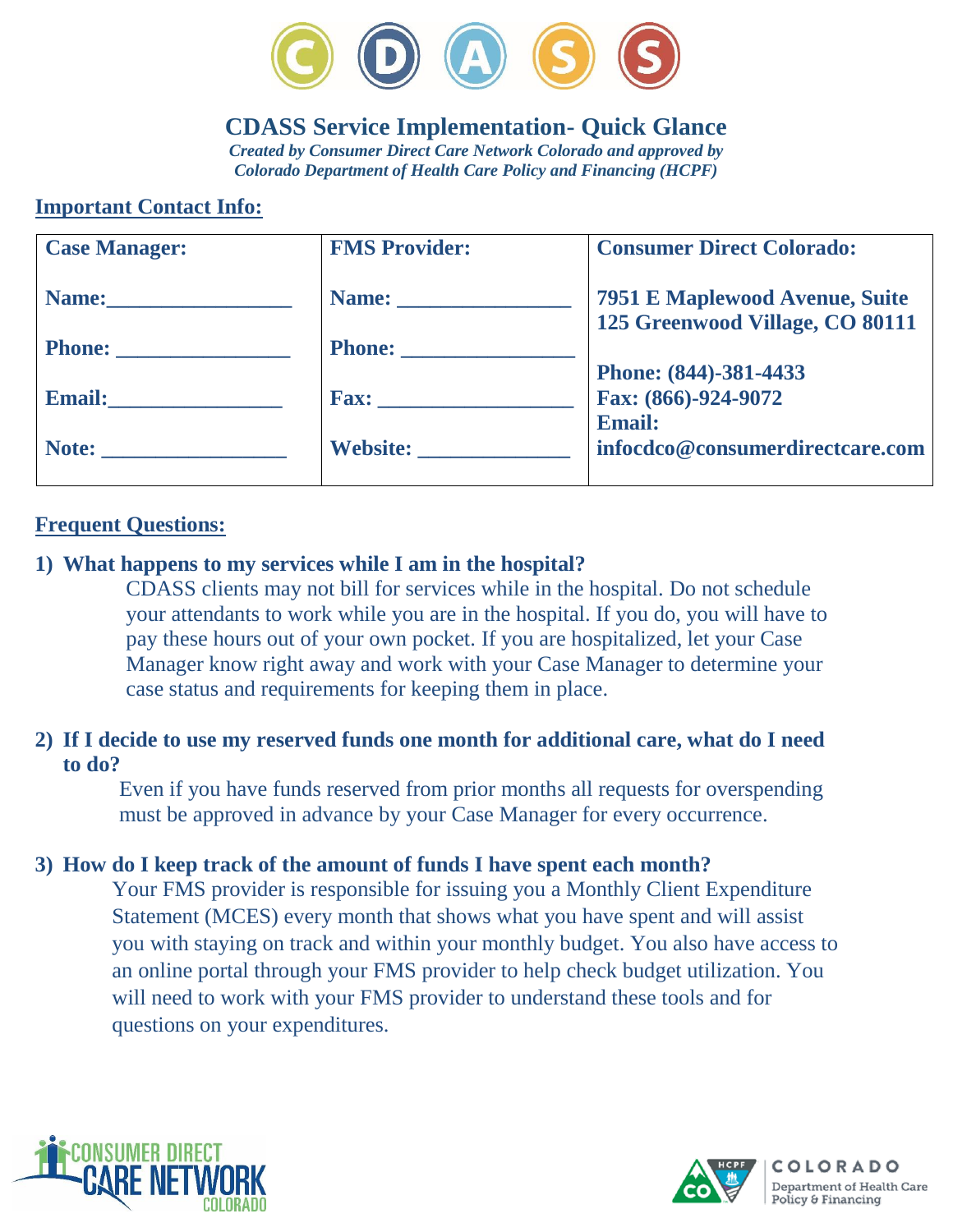

# **4) Who do I contact if my needs have changed, or if I feel my allocation is not enough to meet all of my needs?**

The role of the Case Manager is to determine your allocation and eligibility for services. If you have a need that is not captured in your task worksheet or if you have change in your medical condition, have a conversation with your Case Manager to reassess your needs and adjust the allocation if necessary.

### **5) What do I do if my attendant does not get paid correctly or if I need help submitting timesheets?**

Your selected FMS provider is available to assist with all payroll, paperwork and human resources needs for managing your attendant care.

#### **6) Who is responsible for helping me find back-up attendants or new attendants if mine quit or do not show up?**

Clients who elect CDASS are responsible for managing and directing their own care, including preparing back up plans and hiring back up staff that will assist them in these situations. As the legal employer of record, under CDASS the client must ensure quality care and assume all responsibility of the hiring, firing and training of attendants.

The CDASS Attendant Directory is an online tool clients can use to assist with finding attendant care. Attendants looking for more clients/hours can register by creating a profile and clients in need can search through those profiles. Visit [www.consumerdirectco.com](http://www.consumerdirectco.com/) and click "Directory" to access the tool.

## **7) What do I do if I feel like I need more training on CDASS?**

Consumer Direct Colorado is the CDASS Training Vendor and can assist you with any questions or requests for additional training. To request more training, contact your Case Manager to make a referral or call Consumer Direct Colorado and we will start the process.

# **8) What do I do if I need a new Authorized Representative?**

All new clients and AR must go through CDASS Training with Consumer Direct. If you would like to change your current AR contact your Case Manager to get the forms you will need to visit<http://consumerdirectco.com/clientforms/> to print off the required AR forms. Once you have submitted the forms to your Case Manager, they will make a referral to Consumer Direct and we will contact the new AR to complete training. It is important to know that the entire process can take 45-60